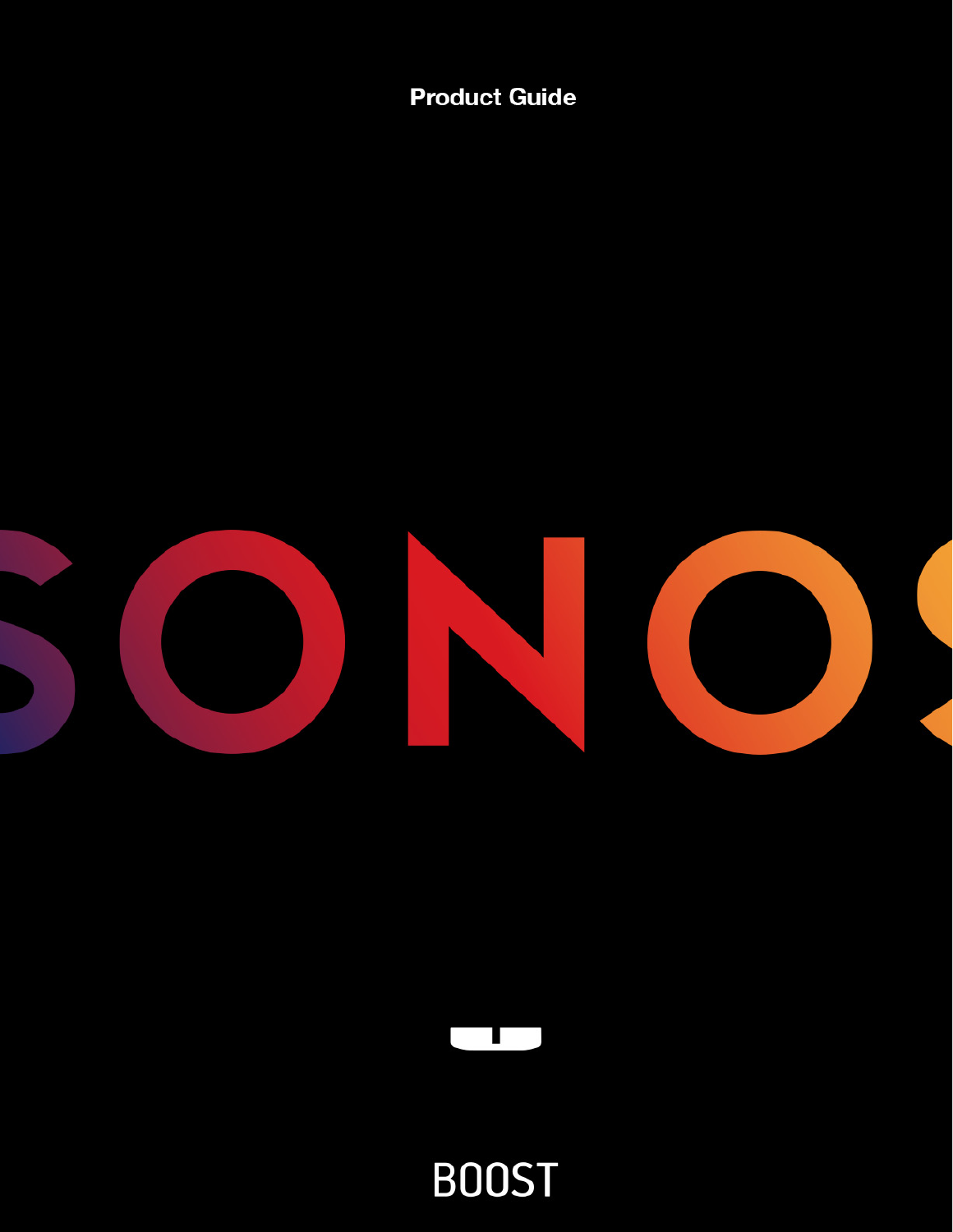THIS DOCUMENT CONTAINS INFORMATION THAT IS SUBJECT TO CHANGE WITHOUT NOTICE.

No part of this publication may be reproduced or transmitted in any form or by any means, electronic or mechanical, including but not limited to photocopying, recording, information retrieval systems, or computer network without the written permission of Sonos, Inc. Sonos and all other Sonos product names and slogans are trademarks or registered trademarks of Sonos, Inc. Sonos Reg. U.S. Pat. & Tm. Off.

Sonos products may be protected by one or more patents. Our patent-to-product information can be found here:

#### sonos.com/legal/patents

iPhone®, iPod®, iPad®, Airplay®, iTunes®, OS X® and Apple Music™ are trademarks of Apple Inc., registered in the U.S. and other countries.

Windows® is a registered trademark of Microsoft Corporation in the United States and other countries.

Android™ is a trademark of Google, Inc.

Amazon, Kindle, Kindle Fire, the Amazon Kindle logo and the Kindle Fire logo are trademarks of Amazon.com, Inc. or its affiliates.

Sonos uses MSNTP software, which was developed by N.M. Maclaren at the University of Cambridge.

© Copyright, N.M. Maclaren, 1996, 1997, 2000; © Copyright, University of Cambridge, 1996, 1997, 2000.

All other products and services mentioned may be trademarks or service marks of their respective owners.

May 2016

©2004-2016 by Sonos, Inc. All rights reserved.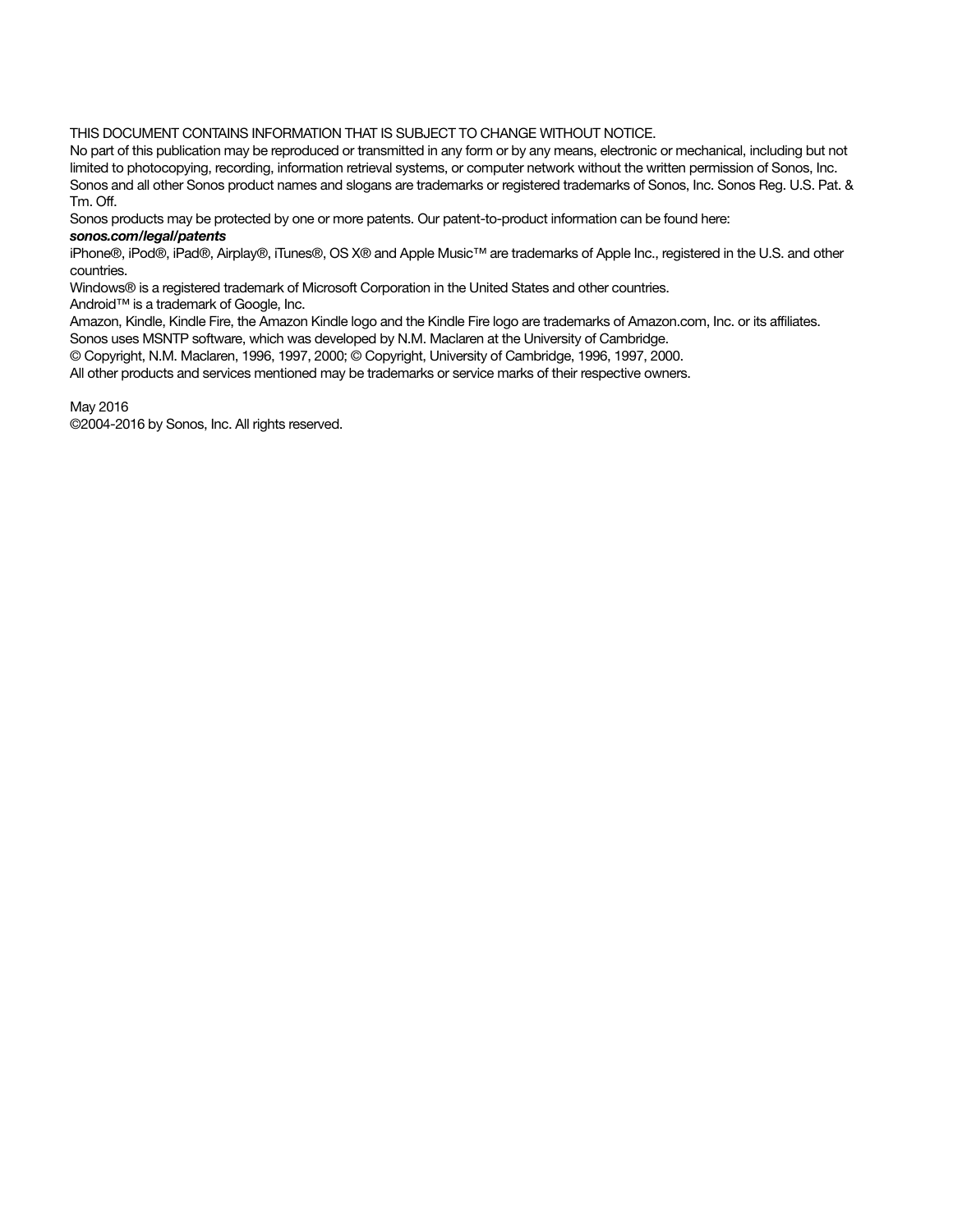# Sonos BOOST

The Sonos BOOST™ is an optional accessory you can purchase to unleash the full power of Sonos.

#### When Should I Use a BOOST?

- To boost wireless performance. If your WiFi network is already in high demand with streaming video, gaming, and web surfing, connect a BOOST to your router to establish a separate wireless network exclusively for your Sonos speakers.
- To achieve rock solid coverage. If you want to strengthen the wireless performance of your Sonos system, a BOOST provides three wireless antennae broadcasting 360-degree signals through walls and ceilings for flawless coverage even to the most remote room in your home.



#### New to Sonos?

It takes just a few steps to get your Sonos system up and running (the steps below are fully explained in the QuickStart Guide packaged with your BOOST)—

- Connect a Sonos BOOST to your router using an Ethernet cable (supplied).
- Place other Sonos products in the rooms of your choice.
- Download a Sonos app and then follow the on-screen prompts to set up Sonos.

Once you've set up your music system, you can add more Sonos products any time.

#### Adding to an existing Sonos system?

Sonos can be easily expanded room by room. If you are adding this BOOST to an existing Sonos music system, see ["Adding to an Existing Sonos System"](#page-4-0) for more information.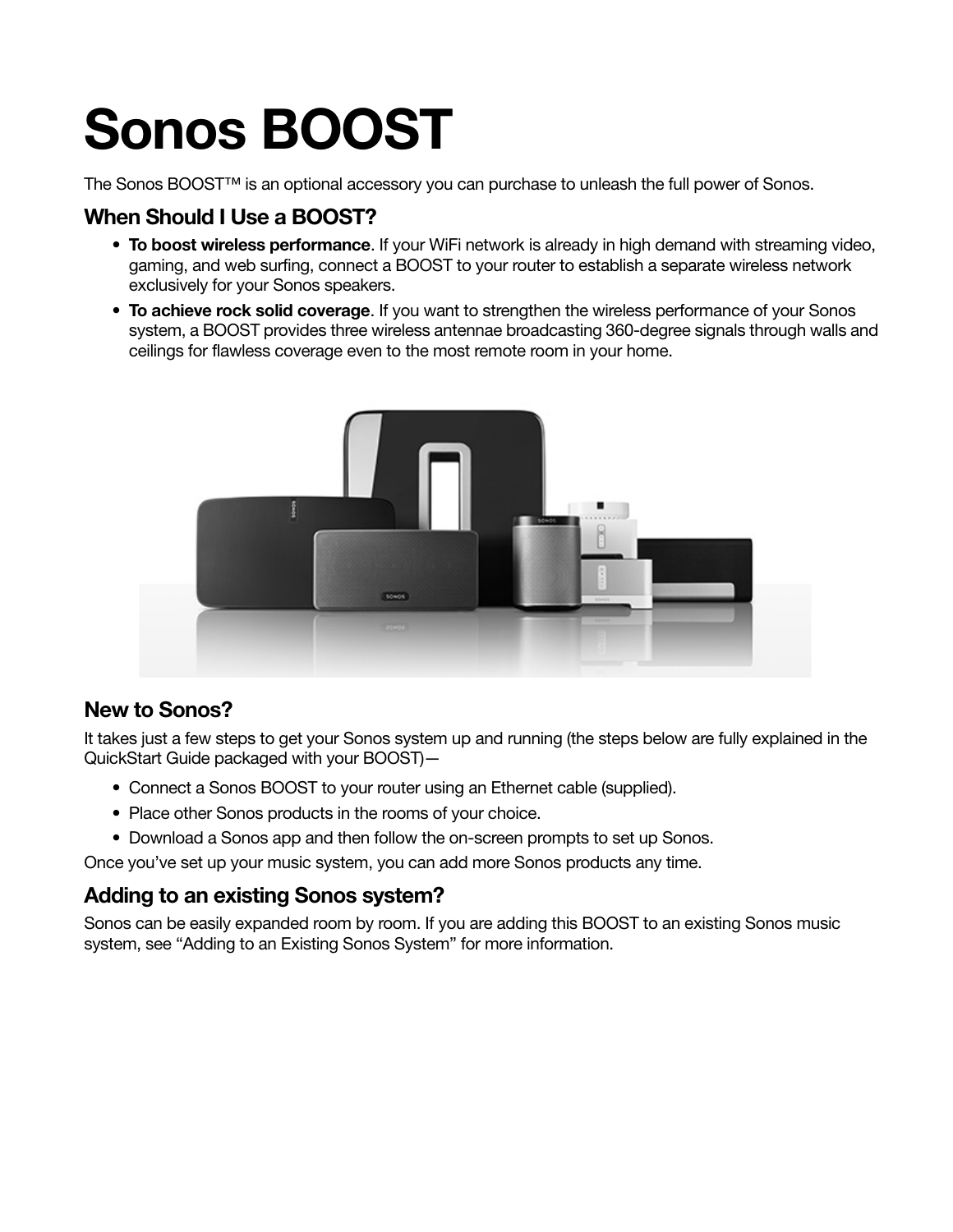# Your Home Network

To access Internet music services, Internet radio, and any digital music stored on your computer or Network-Attached Storage (NAS) device, your home network must meet the following requirements:

#### Network requirements

Note: Your network must have a high-speed Internet connection, as the Sonos system is designed to provide you with online software updates. Your Sonos system must be registered to receive these updates, so be sure to register during the setup process. We do not share your e-mail address with other companies.

- High-speed DSL/Cable modem, or fiber-to-the-home broadband connection for proper playback of Internet-based music services. (If your Internet service provider only offers Satellite Internet access, you may experience playback issues due to fluctuating download rates.)
- If your modem is not a modem/router combination and you want to take advantage of Sonos' automatic online updates, or stream music from an Internet-based music service, you must install a router in your home network. If you do not have a router, purchase and install one before proceeding. If you are going to use the Sonos Controller App on an Android™ smartphone, iPhone®, iPod Touch®, iPad® or other tablet, you will need a wireless router.
- Connect a Sonos BOOST to your router if:
	- You have a larger home where the WiFi performance isn't robust and you want to strengthen the wireless performance of your Sonos system.
	- Your WiFi network is already in high demand with streaming video and web surfing and you want to create a separate wireless network just for your Sonos speakers.
- For best results, you should connect the computer or NAS drive that contains your personal music library collection to your home network router using an Ethernet cable.

# The Sonos App

You can use the free Sonos app with any compatible device, including:

- Sonos app (Android) Android 2.2 and higher; certain features require later versions. (Standard wireless setup is only supported on Android 2.3 or 4.0 and higher.) Touch the Play Store or Market button on your Android device to download the free Sonos app from Google Play.
- Sonos app (iOS)—iPhone, iPad and iPod touch running iOS 7.0 or later; certain features may require later versions.

Touch the App Store button on your iPhone, iPod touch or iPad to download the free Sonos app, or download the application from iTunes®. (If you download from iTunes, you will need to sync before you see the Sonos logo display on your device.)

• Sonos app (PC) - Windows® XP SP3 and higher; certain features require later versions. (Standard [wireless setup is only supported on Windows 7 and higher.\)](http://www.sonos.com/support/downloads)  [Download from our website at](http://www.sonos.com/support/downloads) www.sonos.com/support/downloads.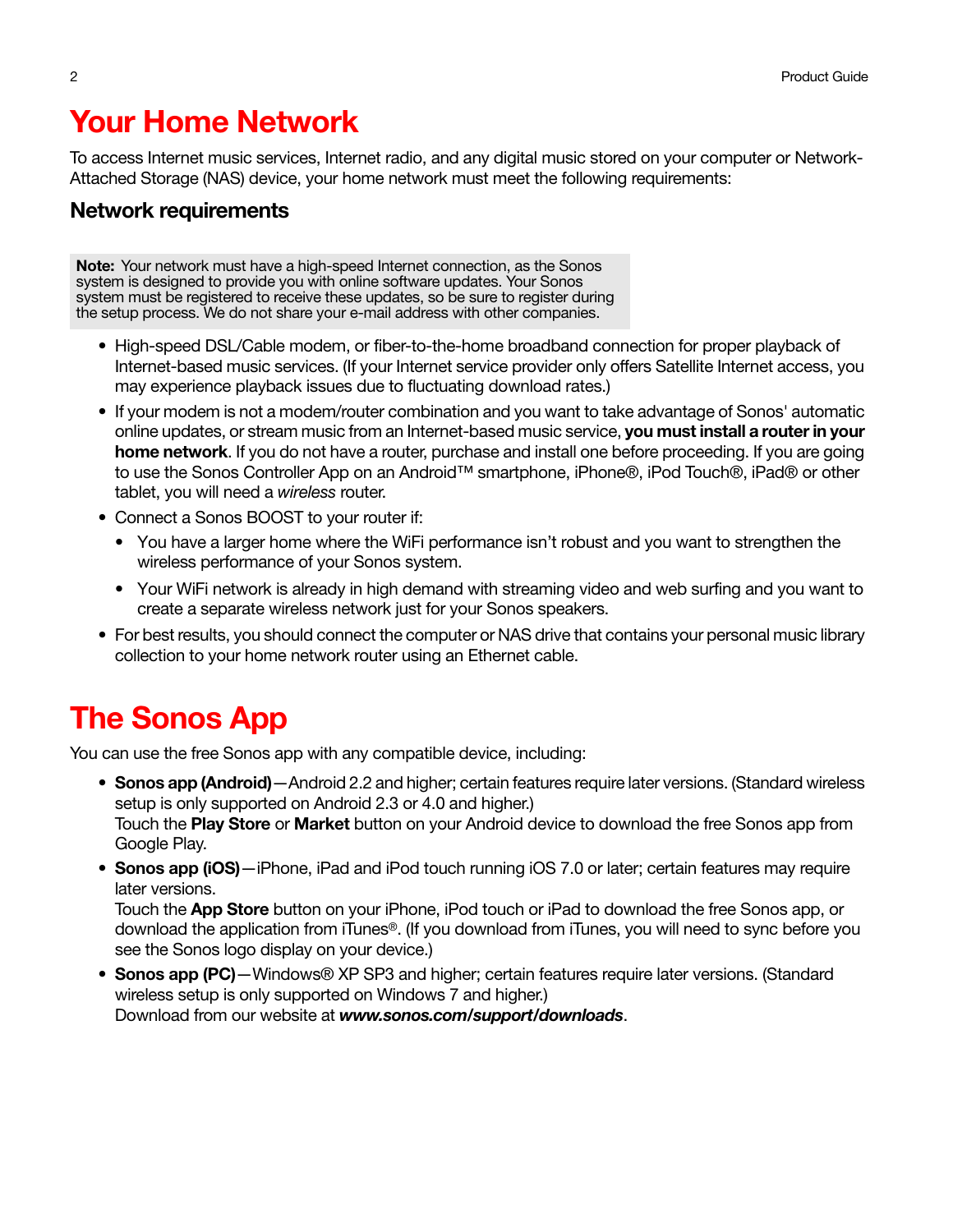• Sonos app (Mac) - Macintosh<sup>®</sup> OS X 10.7 or later [Download from our website at](http://www.sonos.com/support/downloads) www.sonos.com/support/downloads.

Note: Sonos CONTROL has been discontinued, but it's compatible with your new Sonos product.

## <span id="page-4-0"></span>Adding to an Existing Sonos System

Once you've got a Sonos system set up, you can easily add more Sonos speakers any time (up to 32 rooms).

Note: If you purchased a Sonos BOOST to replace a Sonos product that is currently attached to your router, be sure to add the BOOST to your Sonos system (see steps below) before unplugging and moving the originally wired Sonos speaker.

- 1. Attach the power adapter and plug in the Sonos BOOST.
- 2. Choose one of the following options:
	- Select Add a BRIDGE or BOOST from the Manage menu on a Mac or PC.
	- Select Add a BRIDGE or BOOST from the Settings menu on a handheld controller.

During the setup process, you will be prompted to press and release the **Join** button on the side of the Sonos BOOST. The indicator lights flash orange and white while the BOOST is connecting.

You may be prompted to update the rest of your Sonos system during this process.

A BOOST will not display on your **ROOMS** pane after it is set up. If you wish to change the settings for this product, choose one of the following:

- Using the Sonos Controller for PC: Select Manage -> Settings -> BOOST Settings.
- Using the Sonos Controller for Mac: Select **Sonos -> Preferences -> BOOST Settings.**
- Using a handheld Sonos controller: Select Settings -> **BOOST Settings.**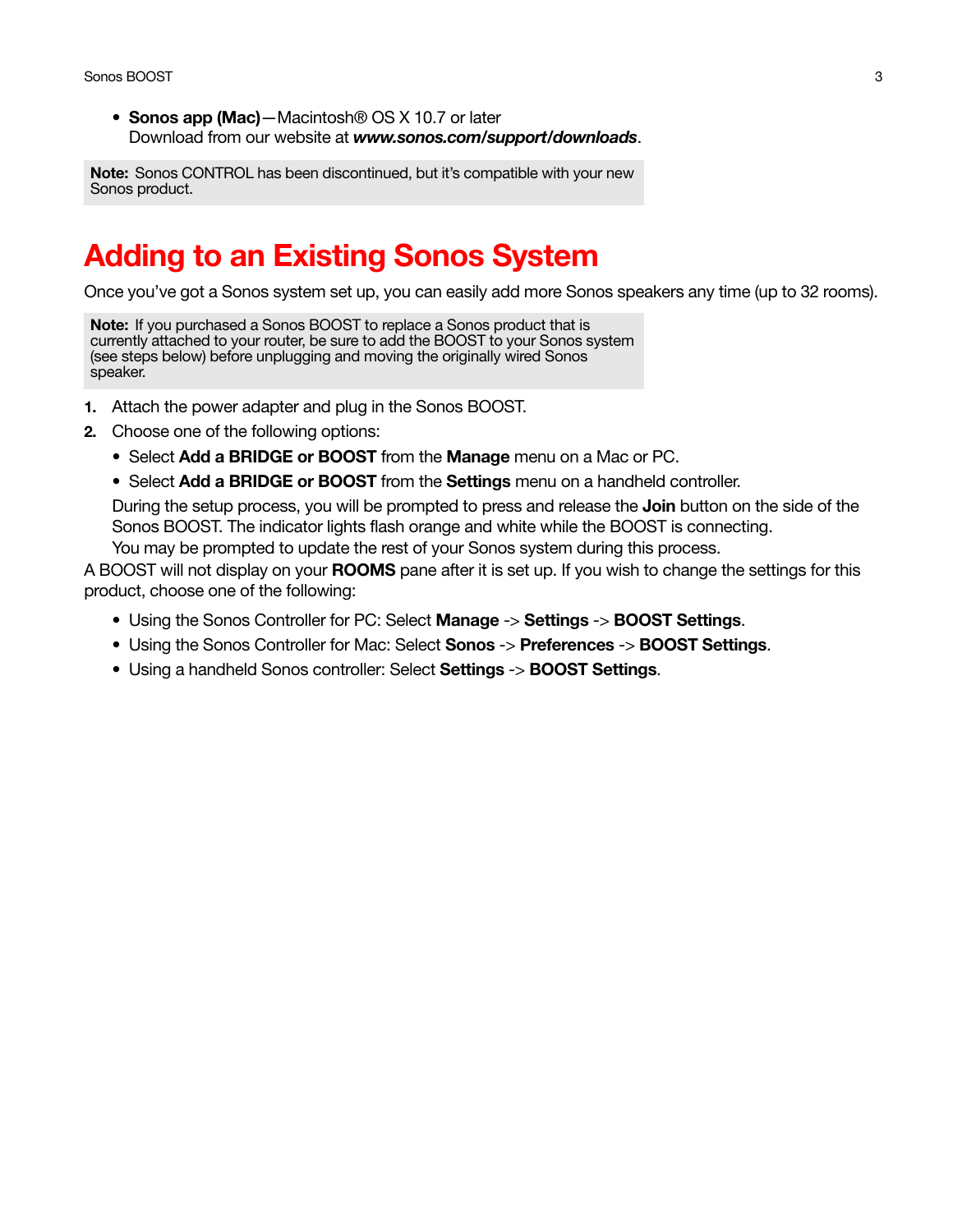## Sonos BOOST Front



BOOST status indicator • LED Flashes white when powering up; flashes orange and white when connecting to your Sonos system.

- LED Solid white when powered up and connected to your Sonos system (normal operation).
- LED Flashes orange when a fault condition is detected.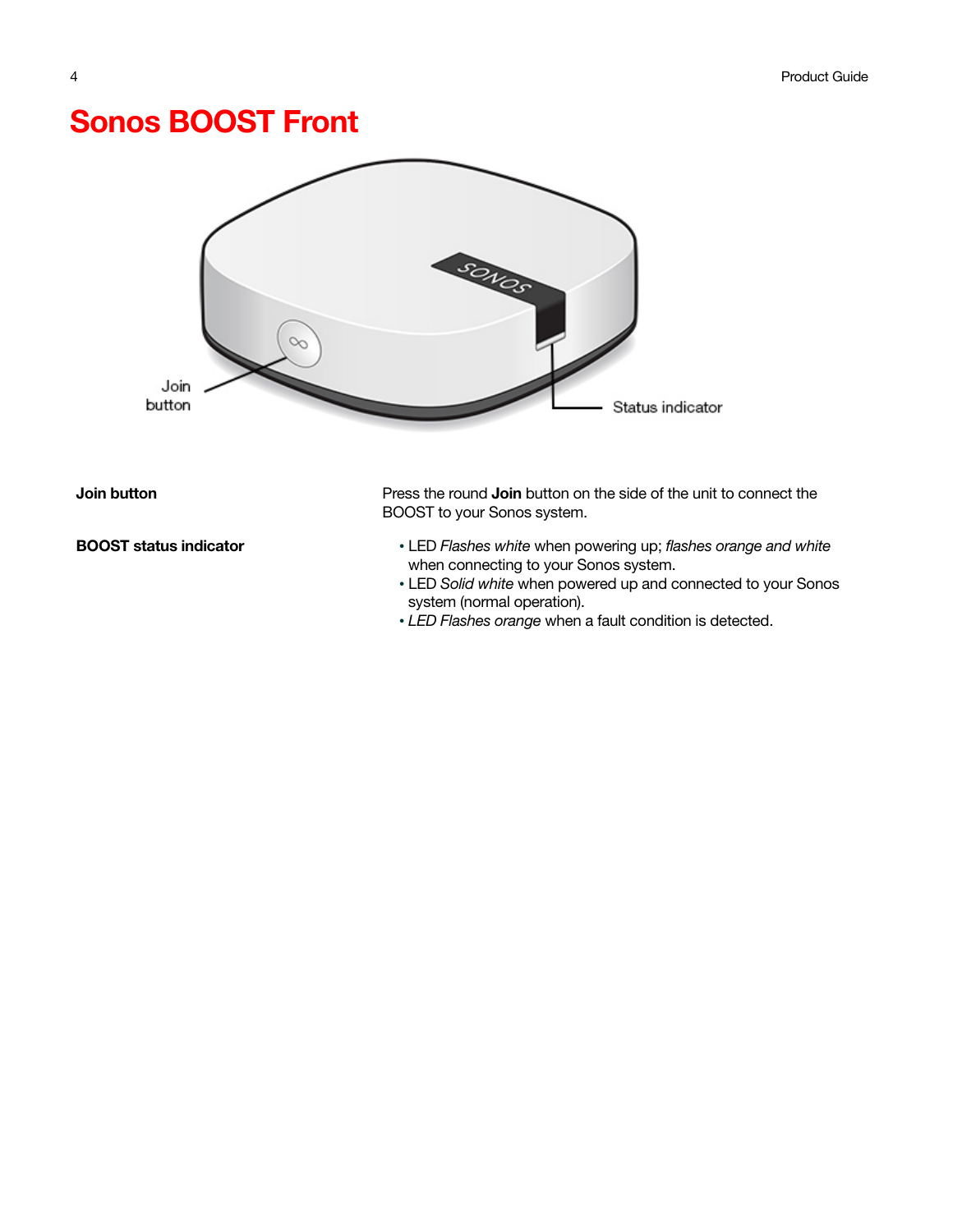#### Sonos BOOST Back



## Wall Mounting

If desired, you can easily wall mount the Sonos BOOST.

- 1. Choose a location that's close to an electrical outlet (power cord length is 6 ft. / 1.8m), away from heat sources, hidden wiring, gas lines, etc.
- 2. Drive an American standard #6 round head screw (metric, M3.5 round head screw) into the wall, leaving a gap between the wall and the screw head (approximately 0.13 in / 3.3mm).

Note: Pan head screws will also work.

3. Place the BOOST on the wall and slide straight down, allowing the screw head to slip behind the smaller end of the keyhole slot on the back of the BOOST.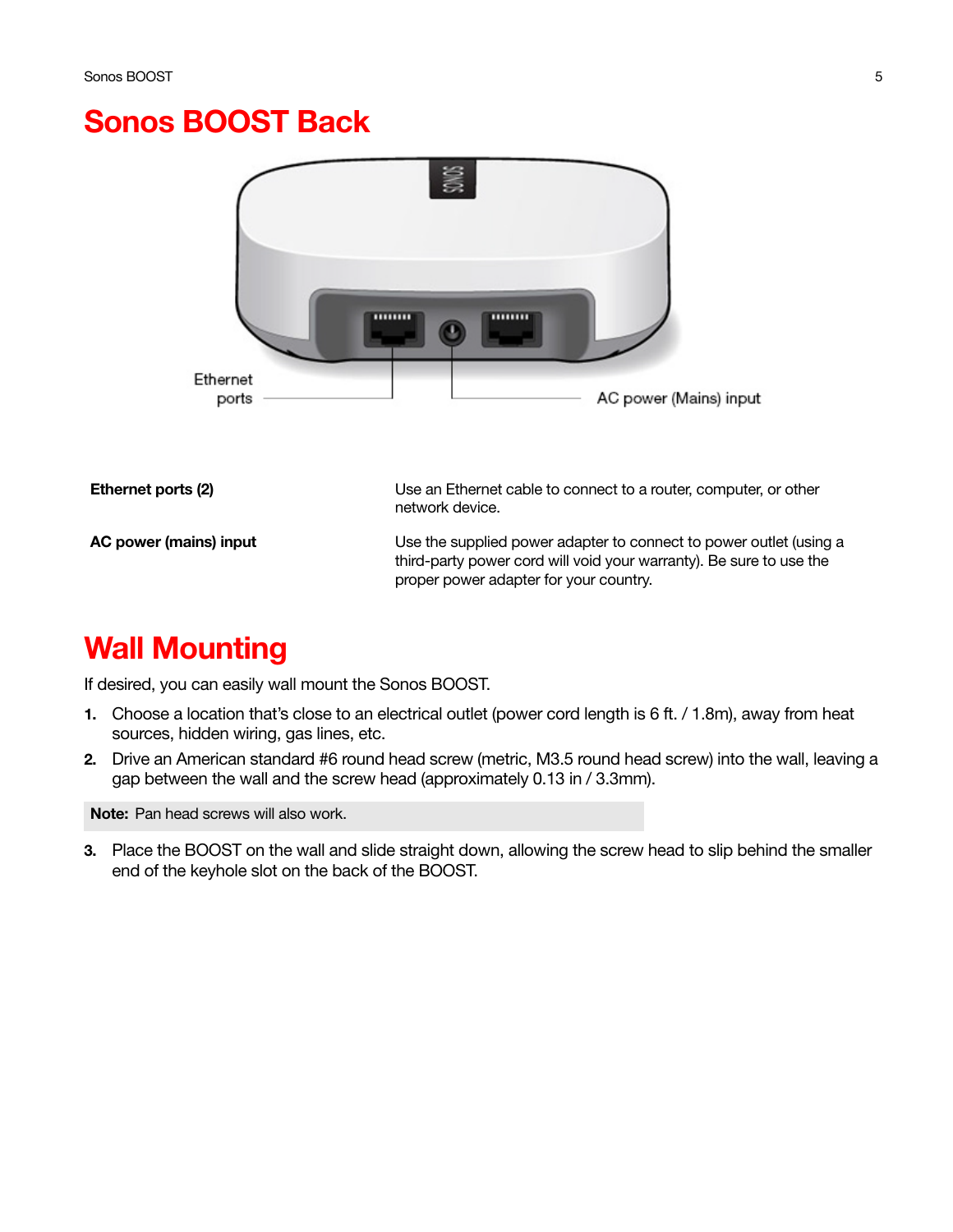# Player Status Indicators

Caution: Do not place any items on top of your Sonos player. This may impede the air flow and cause it to overheat.

| <b>Indicator Lights</b>       | <b>Player State</b>                                                                                                  | <b>Sonos Product</b>                                                                                   | <b>Additional Information</b>                                                                                                                                                                                                                          |
|-------------------------------|----------------------------------------------------------------------------------------------------------------------|--------------------------------------------------------------------------------------------------------|--------------------------------------------------------------------------------------------------------------------------------------------------------------------------------------------------------------------------------------------------------|
| <b>Flashing white</b>         | Powering up                                                                                                          | BRIDGE, BOOST,<br>CONNECT, SUB,<br>CONNECT: AMP,<br>DOCK, PLAY:1,<br>PLAY:3, PLAY:5,<br><b>PLAYBAR</b> |                                                                                                                                                                                                                                                        |
| Solid white<br>(dimly lit)    | Powered up and associated<br>with a Sonos system (normal<br>operation)                                               | BRIDGE, BOOST,<br>CONNECT, SUB,<br>CONNECT: AMP,<br>DOCK, PLAY:1,<br>PLAY:3, PLAY:5,<br><b>PLAYBAR</b> | If desired, when the product is in normal<br>operation, you can turn the white status<br>indicator light on or off from Room<br>Settings. (The SUB and any players set to<br>surround reflect the same setting as the<br>player they are paired with.) |
| Solid white<br>(brightly lit) | Touch control(s) active                                                                                              | PLAY:5 (gen2)                                                                                          | Brightens when touch controls are<br>activated and remains at full brightness for<br>the duration of contact.                                                                                                                                          |
| Flashing green                | Powered up, not yet<br>associated with a Sonos<br>system<br>Or,<br>WAC (wireless access<br>configuration) join ready | BRIDGE, BOOST,<br>CONNECT, SUB,<br>CONNECT: AMP,<br>DOCK, PLAY:1,<br>PLAY:3, PLAY:5,<br><b>PLAYBAR</b> | For a SUB, this may indicate the SUB is<br>not yet paired with a player.                                                                                                                                                                               |
| Slowly flashing<br>green      | Surround audio is off or<br>SUB audio is off                                                                         | PLAY:1, PLAY:3,<br>PLAY:5 (gen2),<br><b>SUB</b>                                                        | Applicable for player configured as a<br>PLAYBAR surround speaker, or for a SUB<br>paired with a PLAYBAR                                                                                                                                               |
| Solid green                   | Volume set to zero or muted                                                                                          | CONNECT,<br>CONNECT:AMP,<br>PLAY:1, PLAY:3,<br>PLAY:5,<br><b>PLAYBAR</b>                               |                                                                                                                                                                                                                                                        |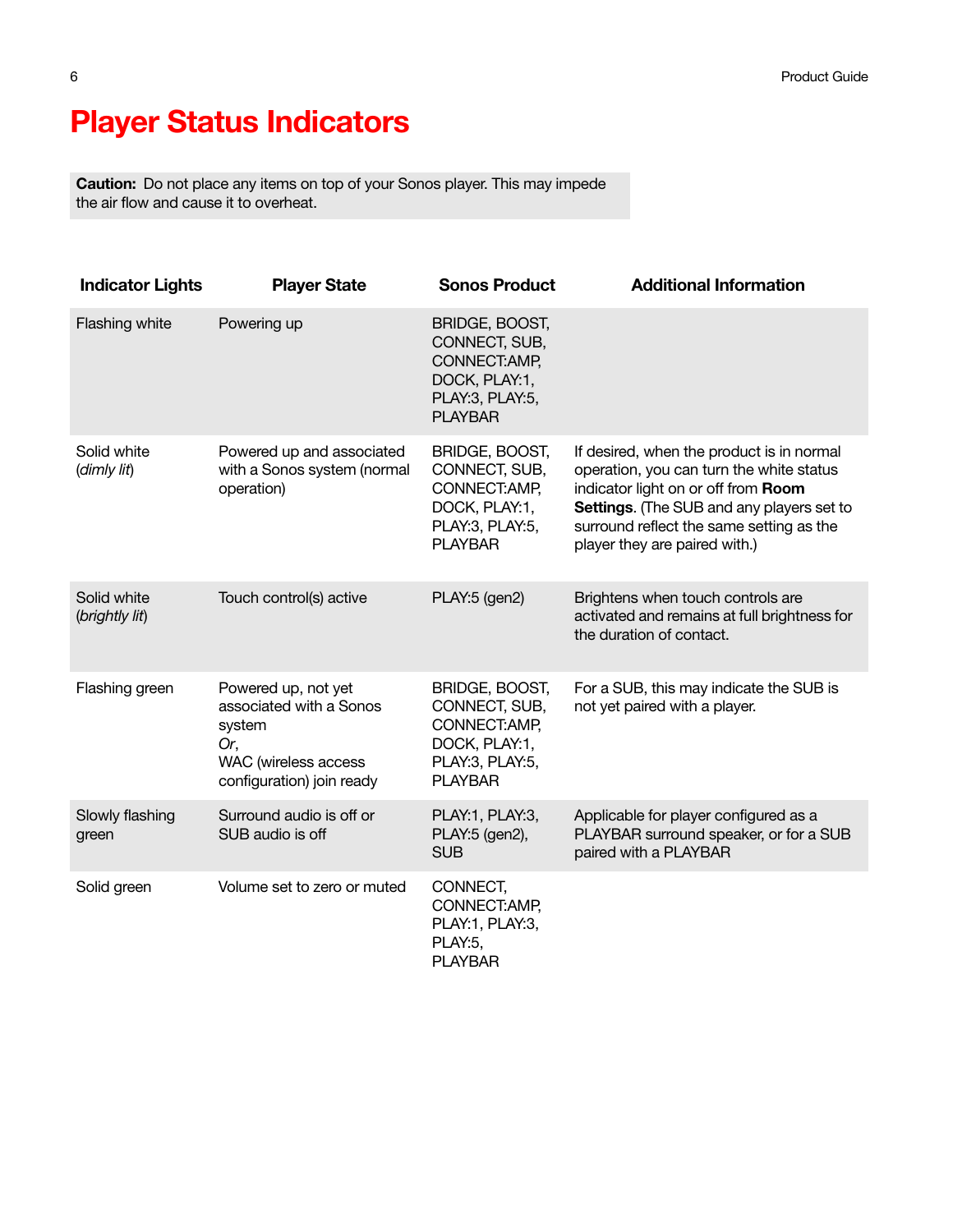| <b>Indicator Lights</b>    | <b>Player State</b>                                                                                                                                                                        | <b>Sonos Product</b>                                                                                   | <b>Additional Information</b>                                                                                                                                                                                                                                                                                                                                                                                                                                                                                                                                                                                |
|----------------------------|--------------------------------------------------------------------------------------------------------------------------------------------------------------------------------------------|--------------------------------------------------------------------------------------------------------|--------------------------------------------------------------------------------------------------------------------------------------------------------------------------------------------------------------------------------------------------------------------------------------------------------------------------------------------------------------------------------------------------------------------------------------------------------------------------------------------------------------------------------------------------------------------------------------------------------------|
| Flashing orange            | During SonosNet setup, this<br>occurs after a button press<br>while the product is<br>searching for a household to<br>join.                                                                | BRIDGE, BOOST,<br>CONNECT, SUB,<br>CONNECT: AMP,<br>DOCK, PLAY:1,<br>PLAY:3, PLAY:5,<br><b>PLAYBAR</b> |                                                                                                                                                                                                                                                                                                                                                                                                                                                                                                                                                                                                              |
| Rapidly flashing<br>orange | Playback / Next Track failed                                                                                                                                                               | CONNECT,<br>CONNECT: AMP,<br>PLAY:1, PLAY:3,<br>PLAY:5,<br><b>PLAYBAR</b>                              | Indicates either playback or next track<br>was not possible                                                                                                                                                                                                                                                                                                                                                                                                                                                                                                                                                  |
| Solid orange               | During wireless setup, this<br>occurs while the Sonos open<br>access point is temporarily<br>active.<br>If you are not setting up your<br>Sonos system, this may<br>indicate warning mode. | CONNECT, SUB,<br>CONNECT: AMP,<br>PLAY:1, PLAY:3,<br>PLAY:5,<br><b>PLAYBAR</b>                         | If the orange light is on AND the player's<br>volume level automatically reduces, this<br>indicates the player is in warning mode.<br>. Press the Pause button to stop the<br>audio<br>• For Sonos products with a vent<br>opening (SUB, CONNECT:AMP),<br>check to make sure it's not blocked<br>• Check the room temperature to make<br>sure it's less than 104°F/40°C<br>• If the player is in direct sunlight,<br>provide shade<br>• Allow the player to cool for several<br>minutes and then press Play to restart<br>the audio<br>• If the problem does not resolve,<br>please contact Customer Support |

# Important Safety Information

Warning:Under no circumstances should the product be repaired by anyone other than an authorized Sonos repair center, as this will invalidate the warranty. Please contact Sonos Customer Support for more information. Do not open the system as there is a risk of electric shock.

- 1. Read these instructions.
- 2. Keep these instructions.
- 3. Heed all warnings.
- 4. Follow all instructions.
- 5. Do not use this apparatus near water.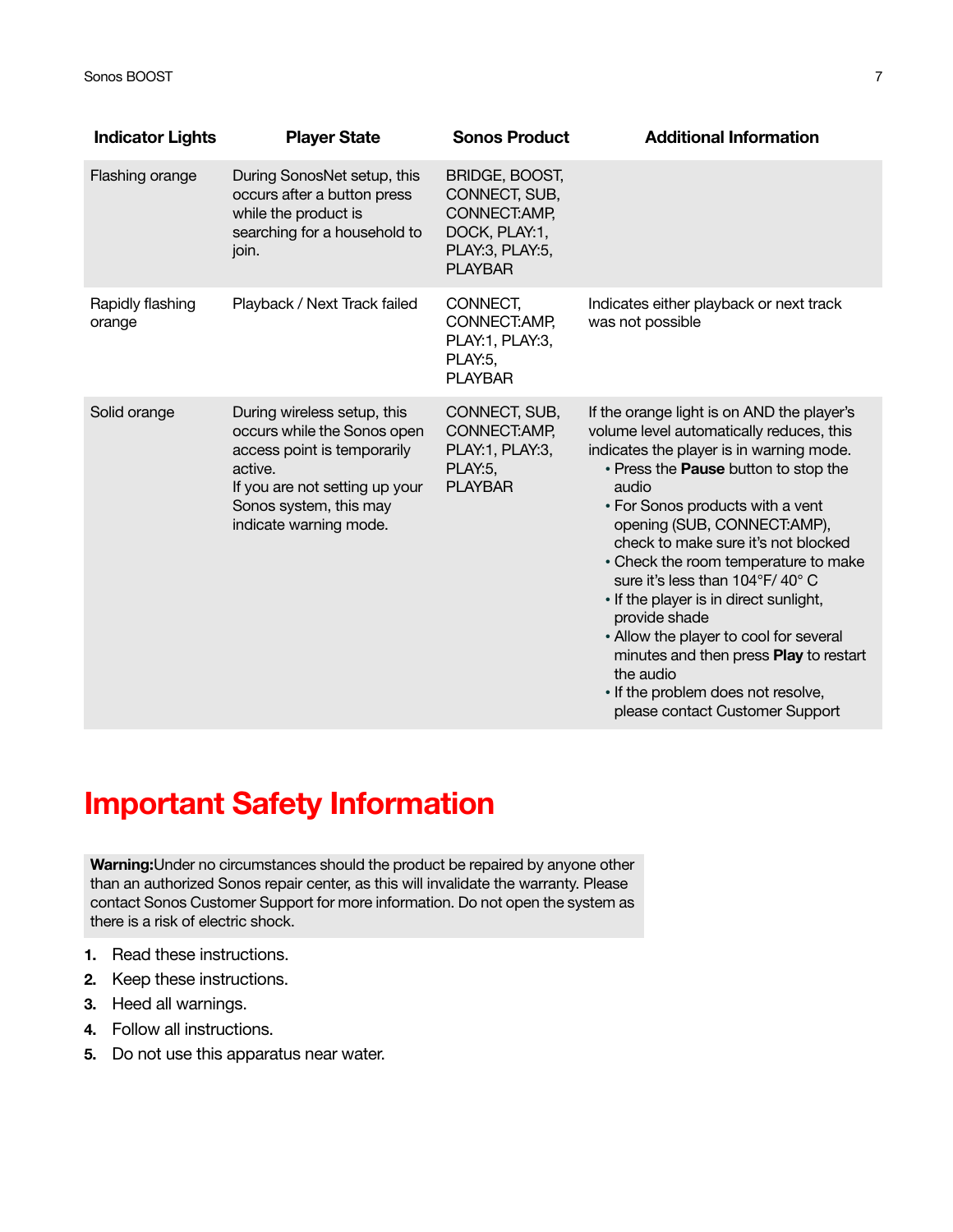- 6. Clean only with dry soft cloth. Household cleaners or solvents can damage the finish on your Sonos products.
- 7. Do not install near any heat sources such as radiators, heat registers, stoves, or other apparatus that produce heat.
- 8. Protect the power cable from being walked on or pinched, particularly at plugs, convenience receptacles, and the point where they exit from the apparatus.
- 9. Only use attachments/accessories specified by the manufacturer.
- 10. Unplug this apparatus during lightning storms or when unused for long periods of time.
- 11. Refer all servicing to Sonos qualified service personnel. Servicing is required when the apparatus has been damaged in any way, such as power-supply cable or plug is damaged, liquid has been spilled or objects have fallen into the apparatus, the apparatus has been exposed to rain or moisture, does not operate normally, or has been dropped.
- 12. The Mains plug should be readily available to disconnect the equipment.
- 13. Warning: To reduce the risk of fire or electric shock, do not expose this apparatus to rain or moisture.
- 14. Do not expose apparatus to dripping or splashing and do not place objects filled with liquids, such as vases, on the apparatus.

## **Specifications**

| <b>Feature</b>               | <b>Description</b>                                                                                                                                                                                                                                                                                                                                                                                                                                                                 |
|------------------------------|------------------------------------------------------------------------------------------------------------------------------------------------------------------------------------------------------------------------------------------------------------------------------------------------------------------------------------------------------------------------------------------------------------------------------------------------------------------------------------|
| <b>Ethernet Connection</b>   | 2-port switch, 10/100 Mbps, auto MDI/MDIX                                                                                                                                                                                                                                                                                                                                                                                                                                          |
| <b>Network Bridging</b>      | 2-port switch allows Ethernet devices to connect through SonosNet™<br>• Easy Internet connectivity for other products in the house-SonosNet<br>can stream any data in between its nodes. A BOOST has two Ethernet<br>jacks on the back to bring standard Internet connectivity to your set-top<br>box, PVR, PC, Game Console or NAS drive.<br>• Extend the range of SonosNet-use a BOOST to extend the SonosNet<br>signal to areas that cannot reach the rest of the Sonos system. |
| <b>Wireless Connectivity</b> | Works on SonosNet™, a secure AES encrypted, peer-to-peer wireless mesh<br>network dedicated exclusively for your Sonos system to reduce WiFi<br>interference                                                                                                                                                                                                                                                                                                                       |
| <b>Internet Connectivity</b> | Internet connection required for system-wide access to Internet radio<br>stations, online music services and software updates. (DSL, cable modem or<br>LAN-based high-speed Internet connection required.) Internet functionality<br>may require payment of separate fee to a service provider; local and/or long<br>distance telephone charges may apply.                                                                                                                         |
| <b>Join Button</b>           | Automatic wired or wireless setup of Sonos system                                                                                                                                                                                                                                                                                                                                                                                                                                  |
| <b>Front Panel Lights</b>    | <b>BOOST</b> status                                                                                                                                                                                                                                                                                                                                                                                                                                                                |
| <b>Power Supply</b>          | Slim external power adapter, Output: DC 5V, 2A                                                                                                                                                                                                                                                                                                                                                                                                                                     |